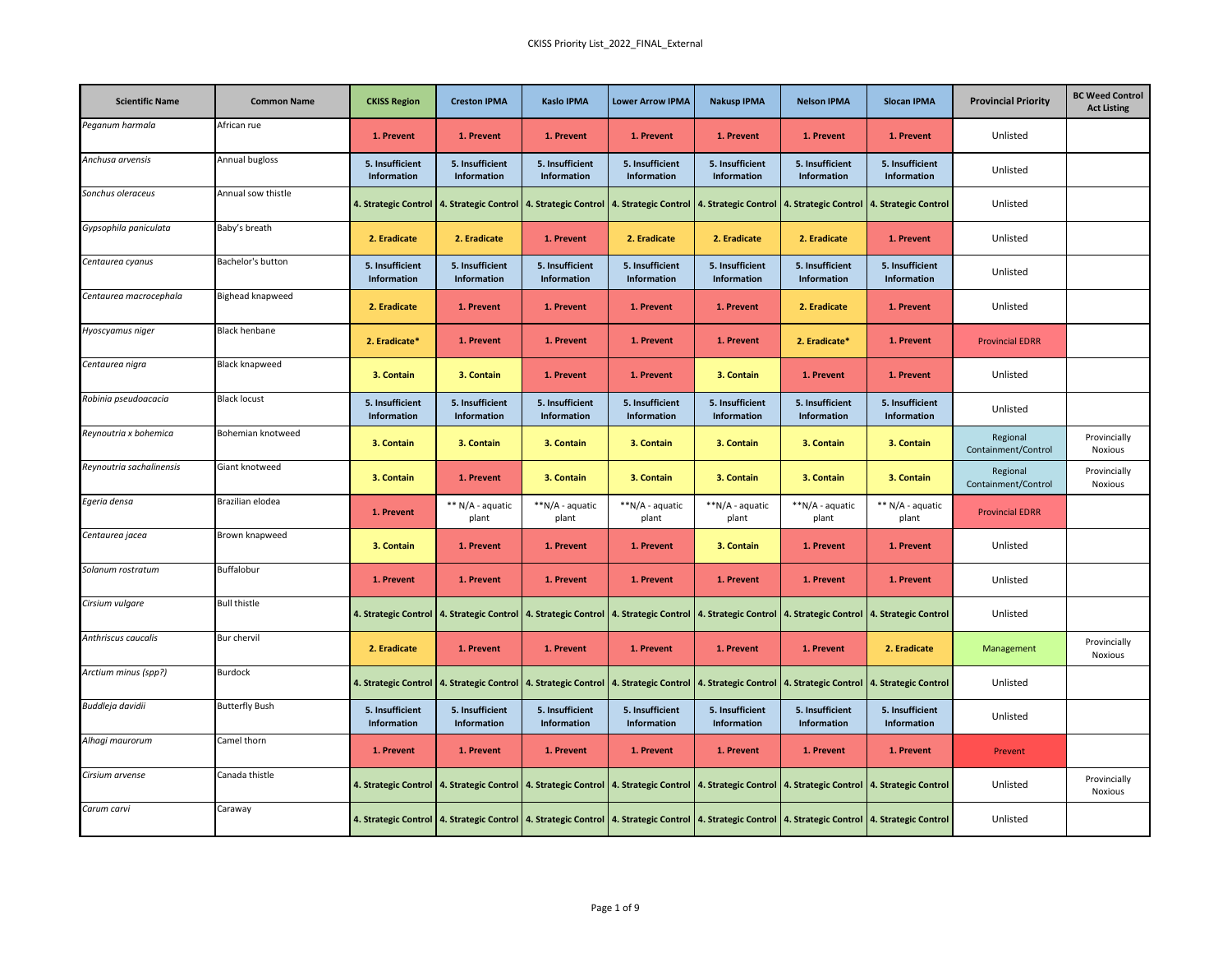| <b>Scientific Name</b>                 | <b>Common Name</b>       | <b>CKISS Region</b>            | <b>Creston IPMA</b>            | <b>Kaslo IPMA</b>              | <b>Lower Arrow IPMA</b>                                                             | <b>Nakusp IPMA</b>             | <b>Nelson IPMA</b>                                                                                                                                                                                                             | <b>Slocan IPMA</b>             | <b>Provincial Priority</b>      | <b>BC Weed Control</b><br><b>Act Listing</b> |
|----------------------------------------|--------------------------|--------------------------------|--------------------------------|--------------------------------|-------------------------------------------------------------------------------------|--------------------------------|--------------------------------------------------------------------------------------------------------------------------------------------------------------------------------------------------------------------------------|--------------------------------|---------------------------------|----------------------------------------------|
| Soliva sessilis                        | Carpet burweed           | 1. Prevent                     | 1. Prevent                     | 1. Prevent                     | 1. Prevent                                                                          | 1. Prevent                     | 1. Prevent                                                                                                                                                                                                                     | 1. Prevent                     | Management                      |                                              |
| Bromus tectorum                        | Cheatgrass               | 5. Insufficient<br>Information | 5. Insufficient<br>Information | 5. Insufficient<br>Information | 5. Insufficient<br>Information                                                      | 5. Insufficient<br>Information | 5. Insufficient<br>Information                                                                                                                                                                                                 | 5. Insufficient<br>Information | Unlisted                        |                                              |
| Cichorium intybus                      | Chicory                  |                                |                                |                                | 4. Strategic Control 4. Strategic Control 4. Strategic Control 4. Strategic Control |                                | 4. Strategic Control   4. Strategic Control   4. Strategic Control                                                                                                                                                             |                                | Unlisted                        |                                              |
| Madia sativa                           | Chilean tarweed          | 5. Insufficient<br>Information | 5. Insufficient<br>Information | 5. Insufficient<br>Information | 5. Insufficient<br>Information                                                      | 5. Insufficient<br>Information | 5. Insufficient<br>Information                                                                                                                                                                                                 | 5. Insufficient<br>Information | Unlisted                        |                                              |
| Salvia sclarea                         | Clary sage               | 1. Prevent                     | 1. Prevent                     | 1. Prevent                     | 1. Prevent                                                                          | 1. Prevent                     | 1. Prevent                                                                                                                                                                                                                     | 1. Prevent                     | Prevent                         |                                              |
| Tussilago farfara                      | Coltsfoot                | 3. Contain                     | 1. Prevent                     | 3. Contain                     | 1. Prevent                                                                          | 1. Prevent                     | 1. Prevent                                                                                                                                                                                                                     | 2. Eradicate                   | Unlisted                        |                                              |
| Reynoutria japonica                    | Japanese knotweed        | 3. Contain                     | 3. Contain                     | 3. Contain                     | 3. Contain                                                                          | 3. Contain                     | 3. Contain                                                                                                                                                                                                                     | 3. Contain                     | Regional<br>Containment/Control | Provincially<br><b>Noxious</b>               |
| Symphytum officinale                   | Common comfrey           | 5. Insufficient<br>Information | 5. Insufficient<br>Information | 5. Insufficient<br>Information | 5. Insufficient<br>Information                                                      | 5. Insufficient<br>Information | 5. Insufficient<br>Information                                                                                                                                                                                                 | 5. Insufficient<br>Information | Unlisted                        |                                              |
| Spartina anglica                       | Common cordgrass         | 1. Prevent                     | 1. Prevent                     | 1. Prevent                     | 1. Prevent                                                                          | 1. Prevent                     | 1. Prevent                                                                                                                                                                                                                     | 1. Prevent                     | <b>Provincial EDRR</b>          | Provincially<br>Noxious                      |
| Crupina vulgaris                       | Common crupina           | 1. Prevent                     | 1. Prevent                     | 1. Prevent                     | 1. Prevent                                                                          | 1. Prevent                     | 1. Prevent                                                                                                                                                                                                                     | 1. Prevent                     | Prevent                         | Provincially<br><b>Noxious</b>               |
| Vinca minor                            | Common periwinkle        |                                |                                |                                |                                                                                     |                                | 4. Strategic Control   4. Strategic Control   4. Strategic Control   4. Strategic Control   4. Strategic Control   4. Strategic Control   4. Strategic Control   4. Strategic Control   4. Strategic Control   4. Strategic Co |                                | Unlisted                        |                                              |
| Phragmites australis                   | European common reed     | 2. Eradicate*                  | 2. Eradicate*                  | 1. Prevent                     | 1. Prevent                                                                          | 1. Prevent                     | 1. Prevent                                                                                                                                                                                                                     | 1. Prevent                     | <b>Provincial EDRR</b>          | Provincially<br>Noxious                      |
| Heracleum mantegazzianum               | Giant hogweed            | 2. Eradicate                   | 1. Prevent                     | 2. Eradicate                   | 2. Eradicate                                                                        | 2. Eradicate                   | 2. Eradicate                                                                                                                                                                                                                   | 2. Eradicate                   | <b>Provincial Containment</b>   | Provincially<br>Noxious                      |
| Hydrocharis morsus-ranae               | Common/ European frogbit | 1. Prevent                     | ** N/A - aquatic<br>plant      | **N/A - aquatic<br>plant       | **N/A - aquatic<br>plant                                                            | **N/A - aquatic<br>plant       | **N/A - aquatic<br>plant                                                                                                                                                                                                       | ** N/A - aquatic<br>plant      | Unlisted                        |                                              |
| Rumex crispus                          | Curled dock              | 5. Insufficient<br>Information | 5. Insufficient<br>Information | 5. Insufficient<br>Information | 5. Insufficient<br>Information                                                      | 5. Insufficient<br>Information | 5. Insufficient<br>Information                                                                                                                                                                                                 | 5. Insufficient<br>Information | Unlisted                        |                                              |
| Potamogeton crispus                    | Curly leaf pondweed      | 3. Contain                     | ** N/A - aquatic<br>plant      | **N/A - aquatic<br>plant       | **N/A - aquatic<br>plant                                                            | **N/A - aquatic<br>plant       | **N/A - aquatic<br>plant                                                                                                                                                                                                       | ** N/A - aquatic<br>plant      | Unlisted                        |                                              |
| Rubus laciniatus                       | Cutleaf blackberry       | 2. Eradicate                   | 1. Prevent                     | 1. Prevent                     | 2. Eradicate                                                                        | 1. Prevent                     | 2. Eradicate                                                                                                                                                                                                                   | 1. Prevent                     | Unlisted                        |                                              |
| Euphorbia cyparissias                  | Cypress spurge           |                                |                                |                                |                                                                                     |                                | 4. Strategic Control   4. Strategic Control   4. Strategic Control   4. Strategic Control   4. Strategic Control   4. Strategic Control   4. Strategic Control   4. Strategic Control   4. Strategic Control   4. Strategic Co |                                | Management                      |                                              |
| Linaria genistifolia ssp.<br>Dalmatica | Dalmatian toadflax       |                                |                                |                                |                                                                                     |                                | 4. Strategic Control   4. Strategic Control   4. Strategic Control   4. Strategic Control   4. Strategic Control   4. Strategic Control   4. Strategic Control   4. Strategic Control                                          |                                | Unlisted                        | Provincially<br><b>Noxious</b>               |
| Hesperis matronalis                    | Dame's rocket            |                                |                                |                                |                                                                                     |                                | 4. Strategic Control   4. Strategic Control   4. Strategic Control   4. Strategic Control   4. Strategic Control   4. Strategic Control   4. Strategic Control   4. Strategic Control   4. Strategic Control   4. Strategic Co |                                | Unlisted                        |                                              |
| Spartina densiflora                    | Dense-flowered cordgrass | 1. Prevent                     | 1. Prevent                     | 1. Prevent                     | 1. Prevent                                                                          | 1. Prevent                     | 1. Prevent                                                                                                                                                                                                                     | 1. Prevent                     | <b>Provincial EDRR</b>          | Provincially<br>Noxious                      |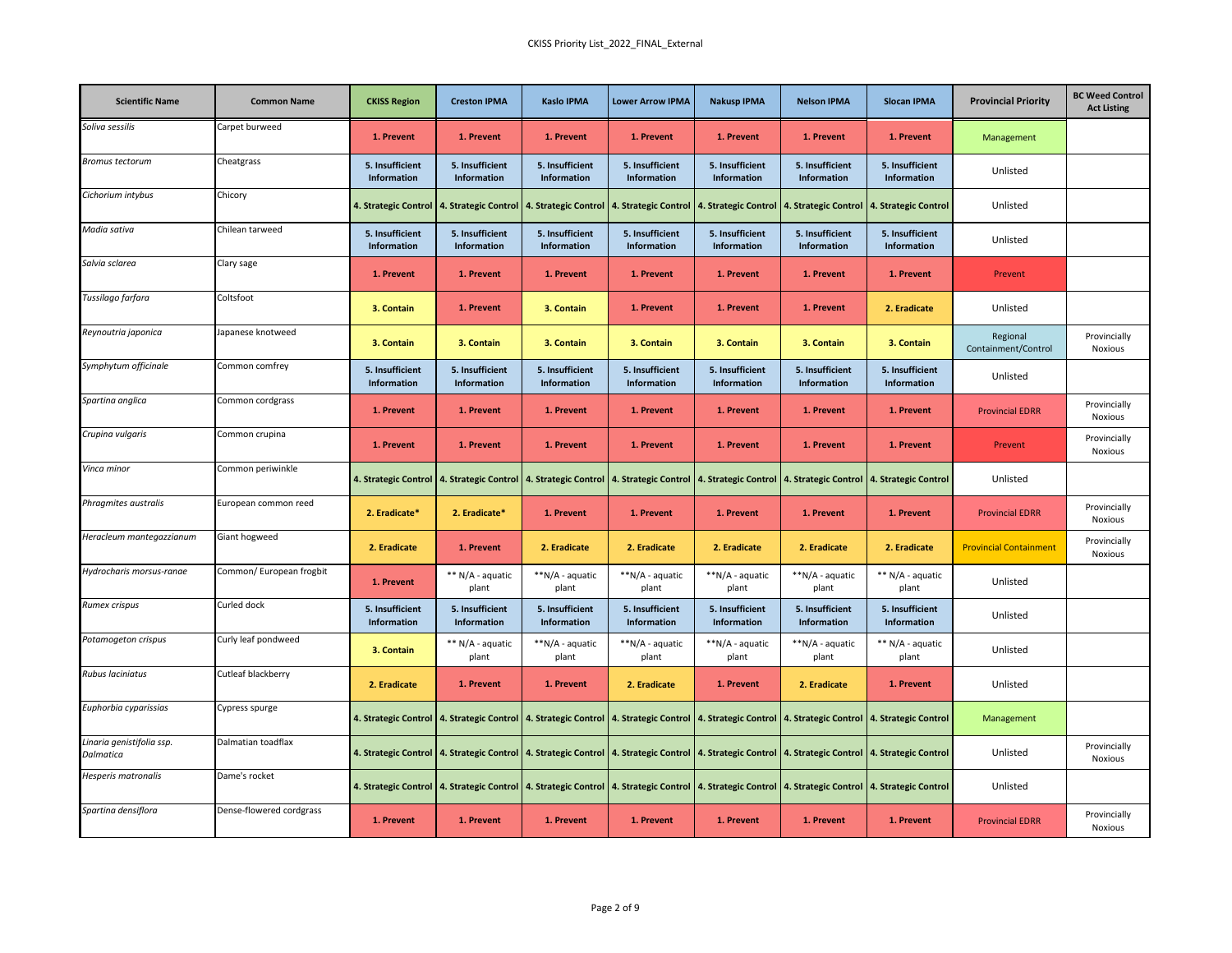| <b>Scientific Name</b>          | <b>Common Name</b>         | <b>CKISS Region</b>            | <b>Creston IPMA</b>                       | <b>Kaslo IPMA</b>              | <b>Lower Arrow IPMA</b>               | <b>Nakusp IPMA</b>                                                                        | <b>Nelson IPMA</b>             | <b>Slocan IPMA</b>             | <b>Provincial Priority</b>      | <b>BC Weed Control</b><br><b>Act Listing</b> |
|---------------------------------|----------------------------|--------------------------------|-------------------------------------------|--------------------------------|---------------------------------------|-------------------------------------------------------------------------------------------|--------------------------------|--------------------------------|---------------------------------|----------------------------------------------|
| Centaurea diffusa               | Diffuse knapweed           | 5. Insufficient<br>Information | 5. Insufficient<br>Information            | 5. Insufficient<br>Information | 5. Insufficient<br>Information        | 5. Insufficient<br>Information                                                            | 5. Insufficient<br>Information | 5. Insufficient<br>Information | Unlisted                        | Provincially<br>Noxious                      |
| Cuscuta spp.                    | Dodder                     | 5. Insufficient<br>Information | 5. Insufficient<br>Information            | 5. Insufficient<br>Information | 5. Insufficient<br>Information        | 5. Insufficient<br>Information                                                            | 5. Insufficient<br>Information | 5. Insufficient<br>Information | Unlisted                        | Provincially<br>Noxious                      |
| Isatis tinctoria                | Dyer's woad                | 1. Prevent                     | 1. Prevent                                | 1. Prevent                     | 1. Prevent                            | 1. Prevent                                                                                | 1. Prevent                     | 1. Prevent                     | <b>Provincial EDRR</b>          |                                              |
| Euphorbia oblongata             | Eggleaf spurge             | 1. Prevent                     | 1. Prevent                                | 1. Prevent                     | 1. Prevent                            | 1. Prevent                                                                                | 1. Prevent                     | 1. Prevent                     | Prevent                         |                                              |
| Ilex aquifolium                 | English holly              | 5. Insufficient<br>Information | 5. Insufficient<br><b>Information</b>     | 5. Insufficient<br>Information | 5. Insufficient<br><b>Information</b> | 5. Insufficient<br>Information                                                            | 5. Insufficient<br>Information | 5. Insufficient<br>Information | Unlisted                        |                                              |
| Hedera helix                    | English Ivy                | 4. Strategic Control           | 4. Strategic Control                      | 4. Strategic Control           | 4. Strategic Control                  | 4. Strategic Control                                                                      | 4. Strategic Control           | 4. Strategic Control           | Unlisted                        |                                              |
| Myriophyllum spicatum           | Eurasian water-milfoil     | 3. Contain                     | ** N/A - aquatic<br>plant                 | **N/A - aquatic<br>plant       | **N/A - aquatic<br>plant              | **N/A - aquatic<br>plant                                                                  | **N/A - aquatic<br>plant       | ** N/A - aquatic<br>plant      | Management                      |                                              |
| Cabomba caroliniana             | Fanwort                    | 1. Prevent                     | ** N/A - aquatic<br>plant                 | **N/A - aquatic<br>plant       | **N/A - aquatic<br>plant              | **N/A - aquatic<br>plant                                                                  | **N/A - aquatic<br>plant       | ** N/A - aquatic<br>plant      | Unlisted                        |                                              |
| Azolla pinnata                  | Feathered mosquito fern    | 1. Prevent                     | ** N/A - aquatic<br>plant                 | **N/A - aquatic<br>plant       | **N/A - aquatic<br>plant              | **N/A - aquatic<br>plant                                                                  | **N/A - aquatic<br>plant       | ** N/A - aquatic<br>plant      | Unlisted                        |                                              |
| Convolvulus arvensis            | Field bindweed             |                                | 4. Strategic Control 4. Strategic Control | 4. Strategic Control           |                                       | 4. Strategic Control   4. Strategic Control   4. Strategic Control   4. Strategic Control |                                |                                | Unlisted                        |                                              |
| Cirsium palustre                | Marsh plume thistle        | 2. Eradicate                   | 1. Prevent                                | 1. Prevent                     | 1. Prevent                            | 2. Eradicate                                                                              | 1. Prevent                     | 1. Prevent                     | Regional<br>Containment/Control |                                              |
| Lathyrus sylvestris             | Flat peavine               | 5. Insufficient<br>Information | 5. Insufficient<br>Information            | 5. Insufficient<br>Information | 5. Insufficient<br>Information        | 5. Insufficient<br>Information                                                            | 5. Insufficient<br>Information | 5. Insufficient<br>Information | Unlisted                        |                                              |
| Ludwigia peploides              | Floating primrose-willow   | 1. Prevent                     | ** N/A - aquatic<br>plant                 | **N/A - aquatic<br>plant       | **N/A - aquatic<br>plant              | **N/A - aquatic<br>plant                                                                  | **N/A - aquatic<br>plant       | ** N/A - aquatic<br>plant      | Unlisted                        |                                              |
| <b>Butomus umbellatus</b>       | Flowering rush             | 2. Eradicate*                  | 1. Prevent                                | 1. Prevent                     | 1. Prevent                            | 2. Eradicate*                                                                             | 1. Prevent                     | 1. Prevent                     | <b>Provincial EDRR</b>          | Provincially<br>Noxious                      |
| Setaria viridis                 | Foxtail/Green bristlegrass | 5. Insufficient<br>Information | 5. Insufficient<br>Information            | 5. Insufficient<br>Information | 5. Insufficient<br>Information        | 5. Insufficient<br>Information                                                            | 5. Insufficient<br>Information | 5. Insufficient<br>Information | Unlisted                        |                                              |
| Nymphaea odorata                | Fragrant water lily        | 2. Eradicate                   | ** N/A - aquatic<br>plant                 | **N/A - aquatic<br>plant       | **N/A - aquatic<br>plant              | **N/A - aquatic<br>plant                                                                  | **N/A - aquatic<br>plant       | ** N/A - aquatic<br>plant      | Unlisted                        |                                              |
| Lysimachia vulgaris             | Garden loosestrife         | 5. Insufficient<br>Information | 5. Insufficient<br>Information            | 5. Insufficient<br>Information | 5. Insufficient<br>Information        | 5. Insufficient<br>Information                                                            | 5. Insufficient<br>Information | 5. Insufficient<br>Information | Unlisted                        |                                              |
| Rumex acetosa ssp. Thyrsiflorus | Garden sorrel              | 5. Insufficient<br>Information | 5. Insufficient<br>Information            | 5. Insufficient<br>Information | 5. Insufficient<br>Information        | 5. Insufficient<br>Information                                                            | 5. Insufficient<br>Information | 5. Insufficient<br>Information | Unlisted                        |                                              |
| Persicaria wallichii            | Himalayan knotweed         | 1. Prevent                     | 1. Prevent                                | 1. Prevent                     | 1. Prevent                            | 1. Prevent                                                                                | 1. Prevent                     | 1. Prevent                     | Regional<br>Containment/Control | Provincially<br>Noxious                      |
| Conium maculatum                | Poison hemlock             | 2. Eradicate                   | 2. Eradicate                              | 1. Prevent                     | 2. Eradicate                          | 1. Prevent                                                                                | 2. Eradicate                   | 1. Prevent                     | <b>Provincial Containment</b>   |                                              |
| Pastinaca sativa                | Wild parsnip               | 2. Eradicate                   | 2. Eradicate                              | 2. Eradicate                   | 1. Prevent                            | 1. Prevent                                                                                | 1. Prevent                     | 1. Prevent                     | <b>Provincial Containment</b>   |                                              |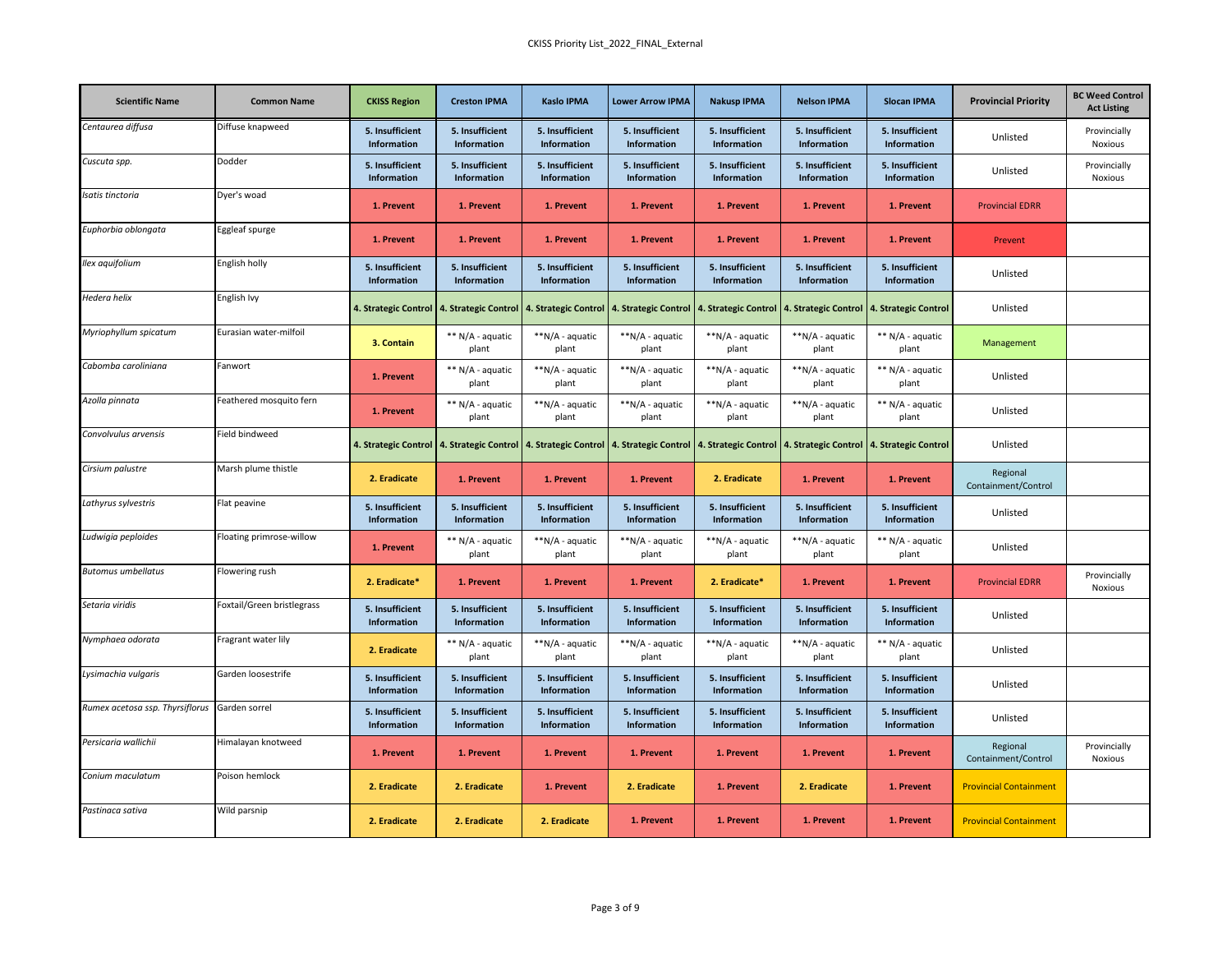| <b>Scientific Name</b> | <b>Common Name</b>  | <b>CKISS Region</b>                       | <b>Creston IPMA</b>            | <b>Kaslo IPMA</b>              | <b>Lower Arrow IPMA</b>        | <b>Nakusp IPMA</b>                                                                                                                                                                                                             | <b>Nelson IPMA</b>             | <b>Slocan IPMA</b>             | <b>Provincial Priority</b>    | <b>BC Weed Control</b><br><b>Act Listing</b> |
|------------------------|---------------------|-------------------------------------------|--------------------------------|--------------------------------|--------------------------------|--------------------------------------------------------------------------------------------------------------------------------------------------------------------------------------------------------------------------------|--------------------------------|--------------------------------|-------------------------------|----------------------------------------------|
| Arundo donax           | Giant reed          | 1. Prevent                                | 1. Prevent                     | 1. Prevent                     | 1. Prevent                     | 1. Prevent                                                                                                                                                                                                                     | 1. Prevent                     | 1. Prevent                     | <b>Provincial EDRR</b>        |                                              |
| Salvinia molesta       | Giant salvinia      | 1. Prevent                                | ** N/A - aquatic<br>plant      | **N/A - aquatic<br>plant       | **N/A - aquatic<br>plant       | **N/A - aquatic<br>plant                                                                                                                                                                                                       | **N/A - aquatic<br>plant       | ** N/A - aquatic<br>plant      | Unlisted                      |                                              |
| Galega officinalis     | Goatsrue            | 1. Prevent                                | 1. Prevent                     | 1. Prevent                     | 1. Prevent                     | 1. Prevent                                                                                                                                                                                                                     | 1. Prevent                     | 1. Prevent                     | Prevent                       |                                              |
| Ulex europaeus         | Gorse               | 1. Prevent                                | 1. Prevent                     | 1. Prevent                     | 1. Prevent                     | 1. Prevent                                                                                                                                                                                                                     | 1. Prevent                     | 1. Prevent                     | Management                    | Provincially<br>Noxious                      |
| Aegopodium podagraria  | Goutweed            |                                           |                                |                                |                                | 4. Strategic Control   4. Strategic Control   4. Strategic Control   4. Strategic Control   4. Strategic Control   4. Strategic Control   4. Strategic Control   4. Strategic Control   4. Strategic Control   4. Strategic Co |                                |                                | Unlisted                      |                                              |
| Chelidonium majus      | Greater celandine   | 5. Insufficient<br>Information            | 5. Insufficient<br>Information | 5. Insufficient<br>Information | 5. Insufficient<br>Information | 5. Insufficient<br>Information                                                                                                                                                                                                 | 5. Insufficient<br>Information | 5. Insufficient<br>Information | Unlisted                      |                                              |
| Centaurea scabiosa     | Greater knapweed    | 2. Eradicate                              | 1. Prevent                     | 1. Prevent                     | 2. Eradicate                   | 1. Prevent                                                                                                                                                                                                                     | 1. Prevent                     | 1. Prevent                     | Unlisted                      |                                              |
| Hypochaeris radicata   | Hairy cat's ear     |                                           |                                |                                |                                | 4. Strategic Control   4. Strategic Control   4. Strategic Control   4. Strategic Control   4. Strategic Control   4. Strategic Control   4. Strategic Control   4. Strategic Control   4. Strategic Control   4. Strategic Co |                                |                                | Unlisted                      |                                              |
| Halogeton glomeratus   | Halogeton/Saltover  | 1. Prevent                                | 1. Prevent                     | 1. Prevent                     | 1. Prevent                     | 1. Prevent                                                                                                                                                                                                                     | 1. Prevent                     | 1. Prevent                     | Prevent                       |                                              |
| Geranium robertianum   | <b>Herb Robert</b>  | 5. Insufficient<br>Information            | 5. Insufficient<br>Information | 5. Insufficient<br>Information | 5. Insufficient<br>Information | 5. Insufficient<br>Information                                                                                                                                                                                                 | 5. Insufficient<br>Information | 5. Insufficient<br>Information | Unlisted                      |                                              |
| Geranium lucidum       | Shiny geranium      | 1. Prevent                                | 1. Prevent                     | 1. Prevent                     | 1. Prevent                     | 1. Prevent                                                                                                                                                                                                                     | 1. Prevent                     | 1. Prevent                     | <b>Provincial Containment</b> |                                              |
| Anthriscus sylvestris  | Wild chervil        | 3. Contain                                | 1. Prevent                     | 3. Contain                     | 3. Contain                     | 1. Prevent                                                                                                                                                                                                                     | 2. Eradicate                   | 1. Prevent                     | <b>Provincial Containment</b> |                                              |
| Ventenata dubia        | North African Grass | 2. Eradicate                              | 1. Prevent                     | 1. Prevent                     | 2. Eradicate                   | 1. Prevent                                                                                                                                                                                                                     | 2. Eradicate                   | 2. Eradicate                   | <b>Provincial Containment</b> |                                              |
| Alliaria petiolata     | Garlic mustard      | 2. Eradicate                              | 1. Prevent                     | 1. Prevent                     | 2. Eradicate                   | 1. Prevent                                                                                                                                                                                                                     | 1. Prevent                     | 1. Prevent                     | <b>Provincial Containment</b> |                                              |
| Cynoglossum officinale | Hound's tongue      | 4. Strategic Control 4. Strategic Control |                                | 4. Strategic Control           |                                | 4. Strategic Control   4. Strategic Control   4. Strategic Control   4. Strategic Control                                                                                                                                      |                                |                                | Unlisted                      | Provincially<br>Noxious                      |
| Hydrilla verticillata  | Hydrilla            | 1. Prevent                                | ** N/A - aquatic<br>plant      | **N/A - aquatic<br>plant       | **N/A - aquatic<br>plant       | **N/A - aquatic<br>plant                                                                                                                                                                                                       | **N/A - aquatic<br>plant       | ** N/A - aquatic<br>plant      | Prevent                       |                                              |
| Centaurea iberica      | Iberian starthistle | 1. Prevent                                | 1. Prevent                     | 1. Prevent                     | 1. Prevent                     | 1. Prevent                                                                                                                                                                                                                     | 1. Prevent                     | 1. Prevent                     | Prevent                       |                                              |
| Carduus pycnocephalus  | Italian thistle     | 1. Prevent                                | 1. Prevent                     | 1. Prevent                     | 1. Prevent                     | 1. Prevent                                                                                                                                                                                                                     | 1. Prevent                     | 1. Prevent                     | Prevent                       |                                              |
| Petasites japonicus    | Japanese butterbur  | 2. Eradicate                              | 1. Prevent                     | 2. Eradicate                   | 2. Eradicate                   | 1. Prevent                                                                                                                                                                                                                     | 1. Prevent                     | 2. Eradicate                   | Unlisted                      |                                              |
| Chondrilla juncea      | Rush skeletonweed   | 2. Eradicate                              | 2. Eradicate                   | 1. Prevent                     | 2. Eradicate                   | 1. Prevent                                                                                                                                                                                                                     | 2. Eradicate                   | 3. Contain                     | <b>Provincial Containment</b> | Provincially<br>Noxious                      |
| Sorghum halepense      | Johnsongrass        | 1. Prevent                                | 1. Prevent                     | 1. Prevent                     | 1. Prevent                     | 1. Prevent                                                                                                                                                                                                                     | 1. Prevent                     | 1. Prevent                     | Prevent                       |                                              |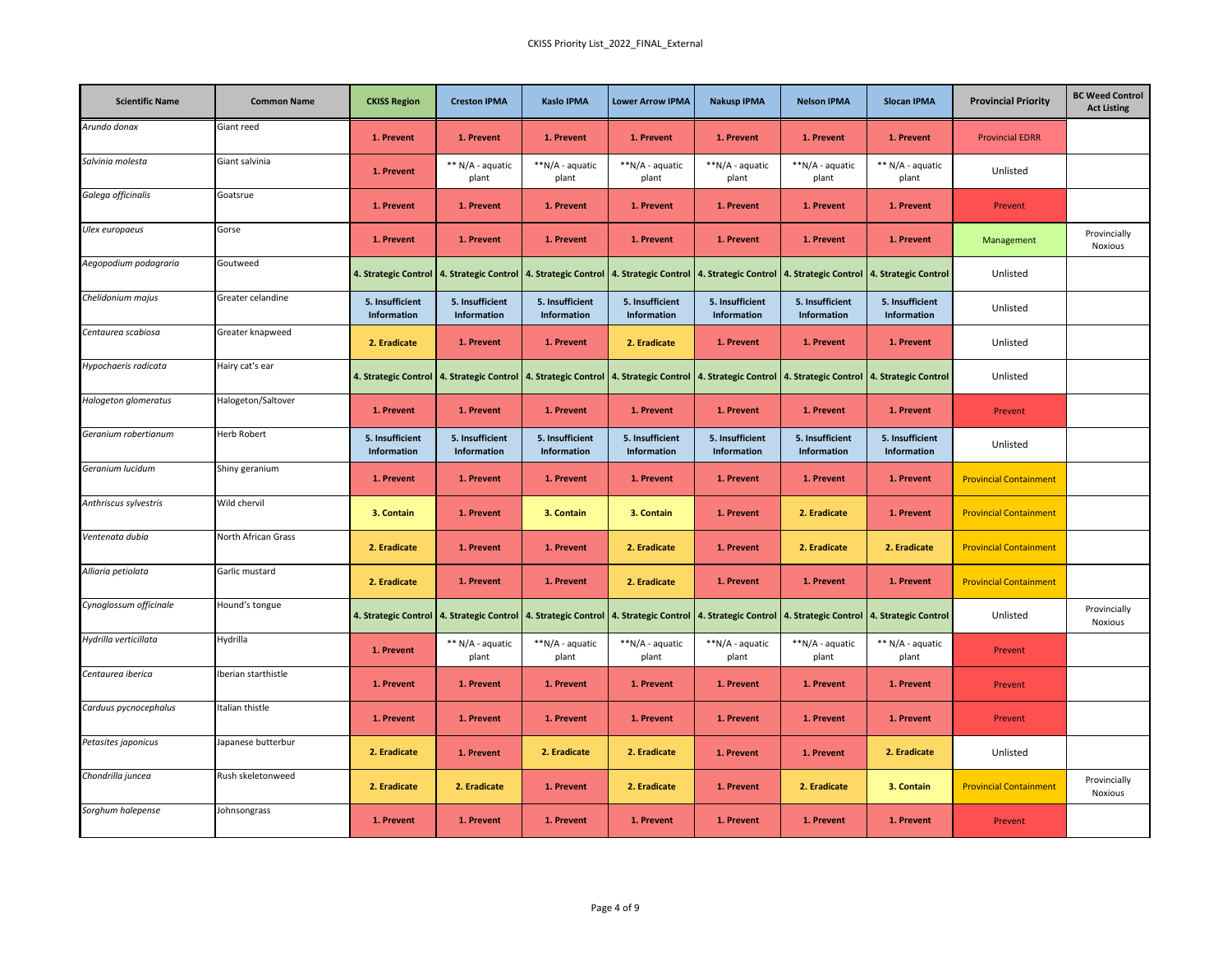| <b>Scientific Name</b>       | <b>Common Name</b>   | <b>CKISS Region</b>            | <b>Creston IPMA</b>            | <b>Kaslo IPMA</b>              | <b>Lower Arrow IPMA</b>        | <b>Nakusp IPMA</b>                                                                                                                                             | <b>Nelson IPMA</b>             | <b>Slocan IPMA</b>             | <b>Provincial Priority</b>      | <b>BC Weed Control</b><br><b>Act Listing</b> |
|------------------------------|----------------------|--------------------------------|--------------------------------|--------------------------------|--------------------------------|----------------------------------------------------------------------------------------------------------------------------------------------------------------|--------------------------------|--------------------------------|---------------------------------|----------------------------------------------|
| Aegilops cylindrica          | Jointed goatgrass    | 1. Prevent                     | 1. Prevent                     | 1. Prevent                     | 1. Prevent                     | 1. Prevent                                                                                                                                                     | 1. Prevent                     | 1. Prevent                     | <b>Provincial EDRR</b>          | Provincially<br>Noxious                      |
| Cortaderia jubata            | Jubata grasses       | 5. Insufficient<br>Information | 5. Insufficient<br>Information | 5. Insufficient<br>Information | 5. Insufficient<br>Information | 5. Insufficient<br>Information                                                                                                                                 | 5. Insufficient<br>Information | 5. Insufficient<br>Information | Unlisted                        |                                              |
| Kochia scoparia              | Kochia               | 5. Insufficient<br>Information | 5. Insufficient<br>Information | 5. Insufficient<br>Information | 5. Insufficient<br>Information | 5. Insufficient<br>Information                                                                                                                                 | 5. Insufficient<br>Information | 5. Insufficient<br>Information | Unlisted                        |                                              |
| Pueraria montana var. lobata | Kudzu                | 1. Prevent                     | 1. Prevent                     | 1. Prevent                     | 1. Prevent                     | 1. Prevent                                                                                                                                                     | 1. Prevent                     | 1. Prevent                     | Prevent                         |                                              |
| Tanacetum vulgare            | Common tansy         | 4. Strategic Control           | 3. Contain                     |                                |                                | 4. Strategic Control   4. Strategic Control   4. Strategic Control   4. Strategic Control   4. Strategic Control                                               |                                |                                | Regional<br>Containment/Control | <b>Regionally Noxious</b>                    |
| Cenchrus longispinus         | Longspine sandbur    | 1. Prevent                     | 1. Prevent                     | 1. Prevent                     | 1. Prevent                     | 1. Prevent                                                                                                                                                     | 1. Prevent                     | 1. Prevent                     | Management                      |                                              |
| Centaurea melitensis         | Maltese star thistle | 1. Prevent                     | 1. Prevent                     | 1. Prevent                     | 1. Prevent                     | 1. Prevent                                                                                                                                                     | 1. Prevent                     | 1. Prevent                     | <b>Provincial EDRR</b>          |                                              |
| Iris pseudacorus             | Yellow flag iris     | 3. Contain                     | 3. Contain                     | 1. Prevent                     | 3. Contain                     | 3. Contain                                                                                                                                                     | 2. Eradicate                   | 3. Contain                     | Regional<br>Containment/Control | Provincially<br>Noxious                      |
| Salvia pratensis             | Meadow clary         | 1. Prevent                     | 1. Prevent                     | 1. Prevent                     | 1. Prevent                     | 1. Prevent                                                                                                                                                     | 1. Prevent                     | 1. Prevent                     | Prevent                         |                                              |
| Centaurea x moncktonii       | Meadow knapweed      | 3. Contain                     | 2. Eradicate                   | 1. Prevent                     | 1. Prevent                     | 3. Contain                                                                                                                                                     | 1. Prevent                     | 1. Prevent                     | Unlisted                        |                                              |
| Tragopogon pratensis         | Meadow salsify       | 1. Prevent                     | 1. Prevent                     | 2. Eradicate                   | 1. Prevent                     | 1. Prevent                                                                                                                                                     | 1. Prevent                     | 2. Eradicate                   | Unlisted                        |                                              |
| Salvia aethiopis             | Mediterranean sage   | 1. Prevent                     | 1. Prevent                     | 1. Prevent                     | 1. Prevent                     | 1. Prevent                                                                                                                                                     | 1. Prevent                     | 1. Prevent                     | Prevent                         |                                              |
| Taeniatherum caput-medusae   | Medusahead           | 1. Prevent                     | 1. Prevent                     | 1. Prevent                     | 1. Prevent                     | 1. Prevent                                                                                                                                                     | 1. Prevent                     | 1. Prevent                     | Prevent                         |                                              |
| Silybum marianum             | Milk thistle         | 5. Insufficient<br>Information | 5. Insufficient<br>Information | 5. Insufficient<br>Information | 5. Insufficient<br>Information | 5. Insufficient<br>Information                                                                                                                                 | 5. Insufficient<br>Information | 5. Insufficient<br>Information | Unlisted                        |                                              |
| Centaurea montana            | Mountain bluet       | 5. Insufficient<br>Information | 5. Insufficient<br>Information | 5. Insufficient<br>Information | 5. Insufficient<br>Information | 5. Insufficient<br>Information                                                                                                                                 | 5. Insufficient<br>Information | 5. Insufficient<br>Information | Management                      |                                              |
| Hieracium pilosella          | Mouse-ear hawkweed   | 2. Eradicate*                  | 1. Prevent                     | 1. Prevent                     | 2. Eradicate*                  | 1. Prevent                                                                                                                                                     | 2. Eradicate*                  | 1. Prevent                     | <b>Provincial EDRR</b>          |                                              |
| Verbascum thapsus            | Mullein              |                                |                                |                                |                                | 4. Strategic Control   4. Strategic Control   4. Strategic Control   4. Strategic Control   4. Strategic Control   4. Strategic Control   4. Strategic Control |                                |                                | Unlisted                        |                                              |
| Euphorbia myrsinites         | Myrtle spurge        | 5. Insufficient<br>Information | 5. Insufficient<br>Information | 5. Insufficient<br>Information | 5. Insufficient<br>Information | 5. Insufficient<br>Information                                                                                                                                 | 5. Insufficient<br>Information | 5. Insufficient<br>Information | Unlisted                        |                                              |
| Carduus nutans               | Nodding thistle      | 1. Prevent                     | 1. Prevent                     | 1. Prevent                     | 1. Prevent                     | 1. Prevent                                                                                                                                                     | 1. Prevent                     | 1. Prevent                     | Unlisted                        |                                              |
| Anchusa officinalis          | Common bugloss       | 1. Prevent                     | 1. Prevent                     | 1. Prevent                     | 1. Prevent                     | 1. Prevent                                                                                                                                                     | 1. Prevent                     | 1. Prevent                     | Regional<br>Containment/Control | <b>Regionally Noxious</b>                    |
| Echium vulgare               | Blueweed             | 2. Eradicate                   | 2. Eradicate                   | 2. Eradicate                   | 2. Eradicate                   | 2. Eradicate                                                                                                                                                   | 2. Eradicate                   | 2. Eradicate                   | Regional<br>Containment/Control | <b>Regionally Noxious</b>                    |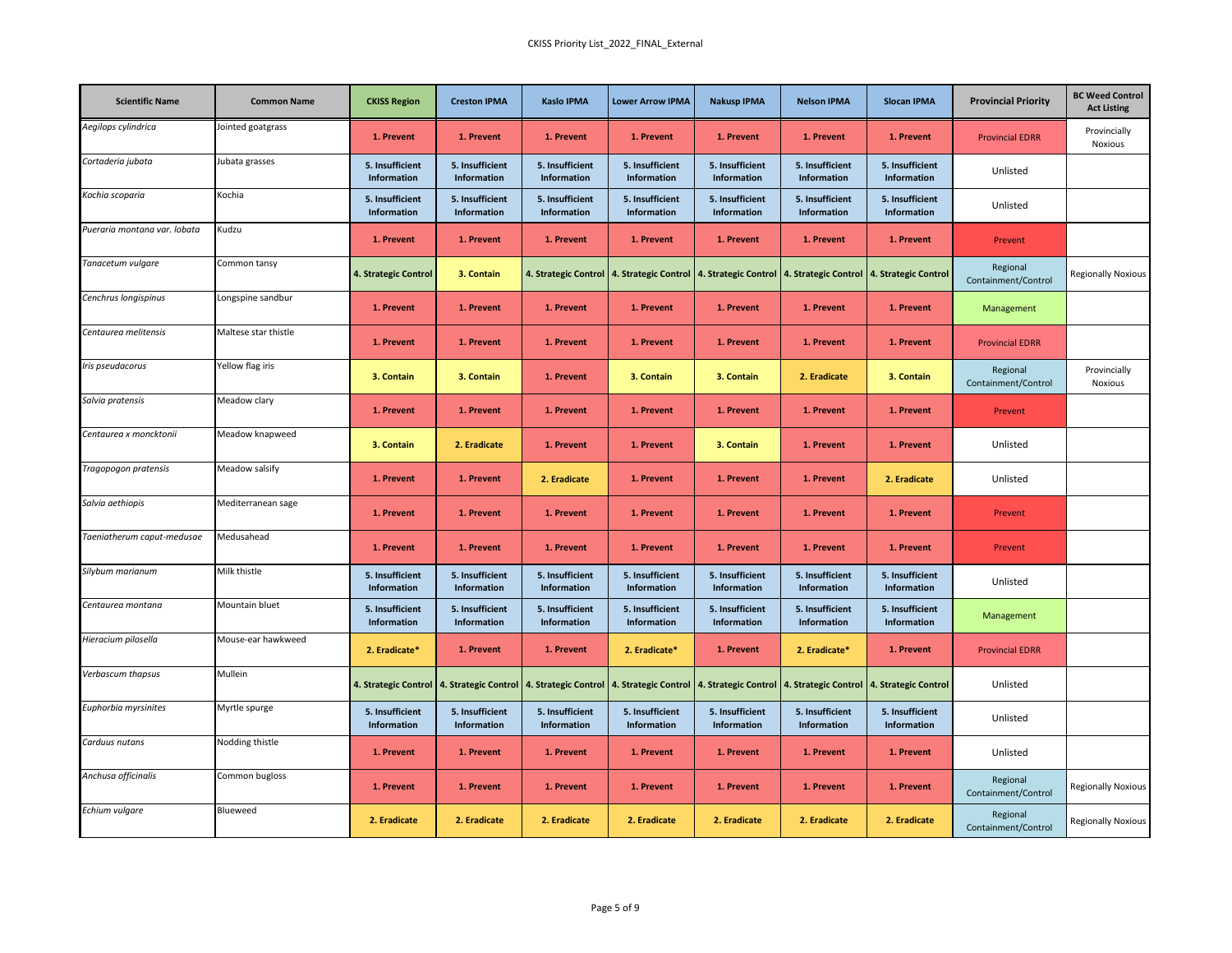| <b>Scientific Name</b> | <b>Common Name</b>                      | <b>CKISS Region</b>            | <b>Creston IPMA</b>                       | <b>Kaslo IPMA</b>                                                                   | <b>Lower Arrow IPMA</b>               | <b>Nakusp IPMA</b>                    | <b>Nelson IPMA</b>             | <b>Slocan IPMA</b>                    | <b>Provincial Priority</b>      | <b>BC Weed Control</b><br><b>Act Listing</b> |
|------------------------|-----------------------------------------|--------------------------------|-------------------------------------------|-------------------------------------------------------------------------------------|---------------------------------------|---------------------------------------|--------------------------------|---------------------------------------|---------------------------------|----------------------------------------------|
| Leucanthemum vulgare   | Oxeye daisy                             |                                |                                           | 4. Strategic Control 4. Strategic Control 4. Strategic Control 4. Strategic Control |                                       | 4. Strategic Control                  | 4. Strategic Control           | 4. Strategic Control                  | Unlisted                        |                                              |
| Cortaderia selloana    | Pampas grasses                          | 5. Insufficient<br>Information | 5. Insufficient<br>Information            | 5. Insufficient<br>Information                                                      | 5. Insufficient<br>Information        | 5. Insufficient<br>Information        | 5. Insufficient<br>Information | 5. Insufficient<br>Information        | Unlisted                        |                                              |
| Myriophyllum aquaticum | Parrotfeather milfoil                   | 1. Prevent                     | ** N/A - aquatic<br>plant                 | **N/A - aquatic<br>plant                                                            | **N/A - aquatic<br>plant              | **N/A - aquatic<br>plant              | **N/A - aquatic<br>plant       | ** N/A - aquatic<br>plant             | Unlisted                        |                                              |
| Sonchus arvensis       | Perennial sow thistle                   |                                | 4. Strategic Control 4. Strategic Control | 4. Strategic Control                                                                | 4. Strategic Control                  | 4. Strategic Control                  | 4. Strategic Control           | 4. Strategic Control                  | Unlisted                        | Provincially<br>Noxious                      |
| Lepidium latifolium    | Perrenial Pepperweed                    | 1. Prevent                     | 1. Prevent                                | 1. Prevent                                                                          | 1. Prevent                            | 1. Prevent                            | 1. Prevent                     | 1. Prevent                            | <b>Provincial EDRR</b>          |                                              |
| Carduus acanthoides    | Plumeless thistle                       | 3. Contain                     | 2. Eradicate                              | 1. Prevent                                                                          | 3. Contain                            | 1. Prevent                            | 1. Prevent                     | 1. Prevent                            | Unlisted                        | <b>Regionally Noxious</b>                    |
| Knautia arvensis       | Field scabious                          | 2. Eradicate                   | 1. Prevent                                | 1. Prevent                                                                          | 2. Eradicate                          | 1. Prevent                            | 2. Eradicate                   | 1. Prevent                            | Regional<br>Containment/Control | <b>Regionally Noxious</b>                    |
| mpatiens glandulifera  | Policeman's helmet/ Himalayan<br>balsam | 3. Contain                     | 3. Contain                                | 2. Eradicate                                                                        | 3. Contain                            | 2. Eradicate                          | 3. Contain                     | 2. Eradicate                          | Regional<br>Containment/Control |                                              |
| Centaurea stoebe       | Spotted knapweed                        | 4. Strategic Control           | 3. Contain                                | 4. Strategic Control                                                                | 4. Strategic Control                  | 4. Strategic Control                  | 4. Strategic Control           | 4. Strategic Control                  | Regional<br>Containment/Control | Provincially<br><b>Noxious</b>               |
| ythrum salicaria       | Purple loosestrife                      | 3. Contain                     | 2. Eradicate                              | 2. Eradicate                                                                        | 2. Eradicate                          | 2. Eradicate                          | 3. Contain                     | 3. Contain                            | Management                      |                                              |
| Cyperus rotundus       | Purple nutsedge                         | 1. Prevent                     | 1. Prevent                                | 1. Prevent                                                                          | 1. Prevent                            | 1. Prevent                            | 1. Prevent                     | 1. Prevent                            | Prevent                         |                                              |
| Centaurea calcitrapa   | Purple starthistle                      | 1. Prevent                     | 1. Prevent                                | 1. Prevent                                                                          | 1. Prevent                            | 1. Prevent                            | 1. Prevent                     | 1. Prevent                            | Prevent                         |                                              |
| Daucus carota          | Queen Anne's lace/wild carrot           | 4. Strategic Control           | 5. Insufficient<br>Information            | 5. Insufficient<br>Information                                                      | 4. Strategic Control                  | 4. Strategic Control                  | 5. Insufficient<br>Information | 5. Insufficient<br>Information        | Unlisted                        |                                              |
| Odontites serotina     | Red bartsia                             | 1. Prevent                     | 1. Prevent                                | 1. Prevent                                                                          | 1. Prevent                            | 1. Prevent                            | 1. Prevent                     | 1. Prevent                            | Prevent                         |                                              |
| Phalaris arundinacea   | Reed canary grass                       | 5. Insufficient<br>Information | 5. Insufficient<br>Information            | 5. Insufficient<br>Information                                                      | 5. Insufficient<br>Information        | 5. Insufficient<br>Information        | 5. Insufficient<br>Information | 5. Insufficient<br>Information        | Unlisted                        |                                              |
| Cytisus scoparius      | Scotch broom                            | 3. Contain                     | 3. Contain                                | 3. Contain                                                                          | 3. Contain                            | 3. Contain                            | 3. Contain                     | 3. Contain                            | Regional<br>Containment/Control |                                              |
| Rhaponticum repens     | Russian knapweed                        | 1. Prevent                     | 1. Prevent                                | 1. Prevent                                                                          | 1. Prevent                            | 1. Prevent                            | 1. Prevent                     | 1. Prevent                            | Unlisted                        |                                              |
| Elaeagnus angustifolia | Russian olive                           | 2. Eradicate                   | 2. Eradicate                              | 1. Prevent                                                                          | 2. Eradicate                          | 1. Prevent                            | 2. Eradicate                   | 2. Eradicate                          | Unlisted                        |                                              |
| Salsola pestifer       | Russian thistle                         | 5. Insufficient<br>Information | 5. Insufficient<br>Information            | 5. Insufficient<br>Information                                                      | 5. Insufficient<br>Information        | 5. Insufficient<br>Information        | 5. Insufficient<br>Information | 5. Insufficient<br>Information        | Unlisted                        |                                              |
| Tamarix aphylla        | Salt Cedar                              | 5. Insufficient<br>Information | 5. Insufficient<br><b>Information</b>     | 5. Insufficient<br>Information                                                      | 5. Insufficient<br><b>Information</b> | 5. Insufficient<br><b>Information</b> | 5. Insufficient<br>Information | 5. Insufficient<br><b>Information</b> | Unlisted                        |                                              |
| Spartina patens        | Salt meadow cordgrass                   | 1. Prevent                     | 1. Prevent                                | 1. Prevent                                                                          | 1. Prevent                            | 1. Prevent                            | 1. Prevent                     | 1. Prevent                            | <b>Provincial EDRR</b>          | Provincially<br><b>Noxious</b>               |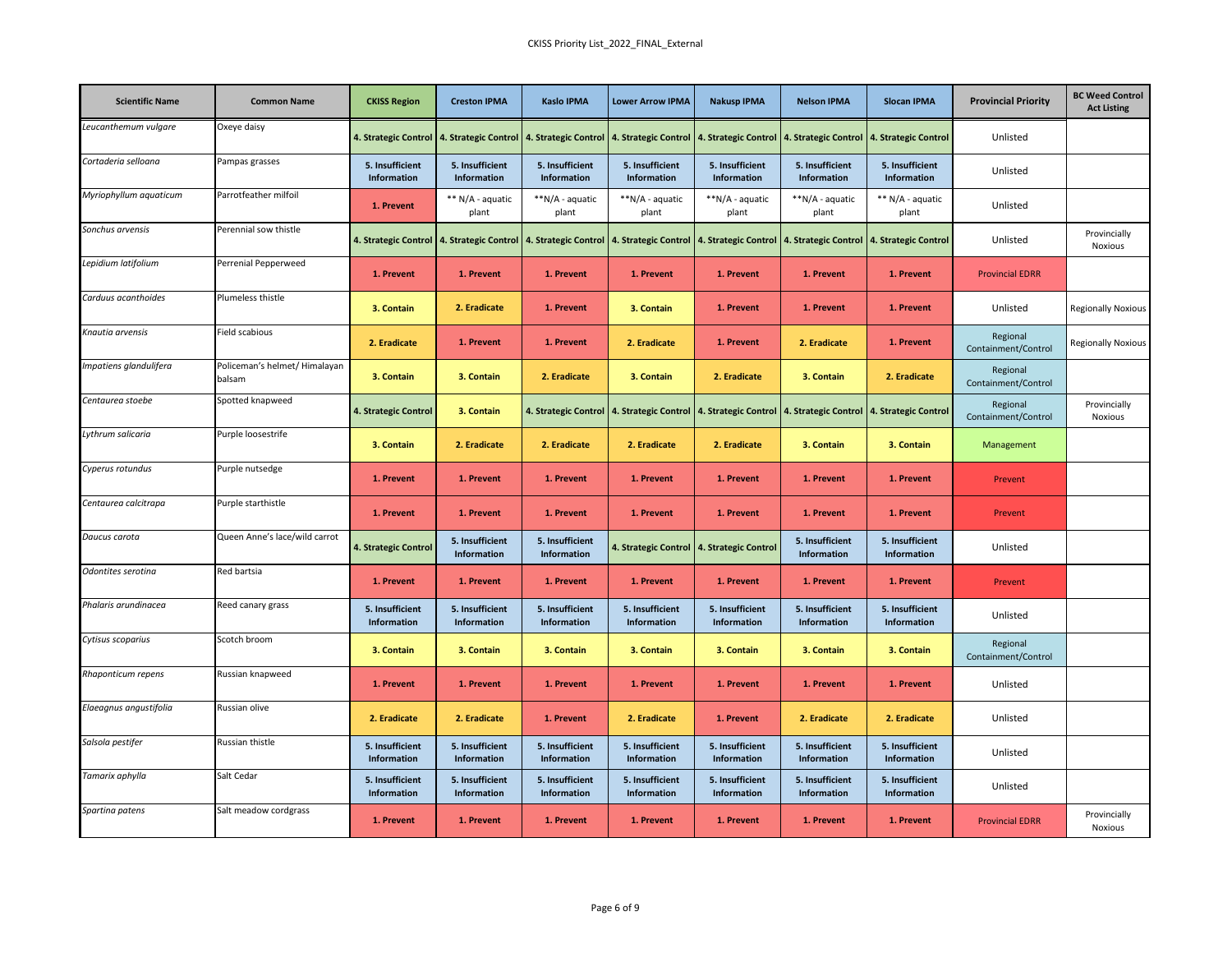| <b>Scientific Name</b>                       | <b>Common Name</b>            | <b>CKISS Region</b>            | <b>Creston IPMA</b>            | <b>Kaslo IPMA</b>              | <b>Lower Arrow IPMA</b>                                                                                                                                                                                                        | <b>Nakusp IPMA</b>             | <b>Nelson IPMA</b>             | <b>Slocan IPMA</b>             | <b>Provincial Priority</b>      | <b>BC Weed Control</b><br><b>Act Listing</b> |
|----------------------------------------------|-------------------------------|--------------------------------|--------------------------------|--------------------------------|--------------------------------------------------------------------------------------------------------------------------------------------------------------------------------------------------------------------------------|--------------------------------|--------------------------------|--------------------------------|---------------------------------|----------------------------------------------|
| Tripleurospermum inodorum                    | Scentless chamomile           | 3. Contain                     | 3. Contain                     | 1. Prevent                     | 2. Eradicate                                                                                                                                                                                                                   | 2. Eradicate                   | 2. Eradicate                   | 2. Eradicate                   | Management                      | Provincially<br>Noxious                      |
| Berteroa incana                              | Hoary alyssum                 | 3. Contain                     | 4. Strategic Control           | 3. Contain                     | 3. Contain                                                                                                                                                                                                                     | 3. Contain                     | 3. Contain                     | 2. Eradicate                   | Regional<br>Containment/Control | <b>Regionally Noxious</b>                    |
| Onopordum acanthium                          | Scotch thistle                | 2. Eradicate                   | 2. Eradicate                   | 1. Prevent                     | 2. Eradicate                                                                                                                                                                                                                   | 1. Prevent                     | 2. Eradicate                   | 1. Prevent                     | Management                      |                                              |
| Hippophae rhamnoides                         | Sea buckthorn                 | 5. Insufficient<br>Information | 5. Insufficient<br>Information | 5. Insufficient<br>Information | 5. Insufficient<br>Information                                                                                                                                                                                                 | 5. Insufficient<br>Information | 5. Insufficient<br>Information | 5. Insufficient<br>Information | Unlisted                        |                                              |
| Rubus armeniacus                             | Himalayan blackberry          | 3. Contain                     | 4. Strategic Control           | 3. Contain                     | 3. Contain                                                                                                                                                                                                                     | 3. Contain                     | 4. Strategic Control           | 3. Contain                     | Regional<br>Containment/Control |                                              |
| Ulmus pumila                                 | Siberian elm                  | 2. Eradicate                   | 2. Eradicate                   | 1. Prevent                     | 2. Eradicate                                                                                                                                                                                                                   | 1. Prevent                     | 2. Eradicate                   | 1. Prevent                     | Unlisted                        |                                              |
| Solanum elaeagnifolium                       | Silverleaf nightshade         | 1. Prevent                     | 1. Prevent                     | 1. Prevent                     | 1. Prevent                                                                                                                                                                                                                     | 1. Prevent                     | 1. Prevent                     | 1. Prevent                     | Prevent                         |                                              |
| Brachypodium<br>sylvaticum (Huds.) P. Beauv. | Slender false brome           | 1. Prevent                     | 1. Prevent                     | 1. Prevent                     | 1. Prevent                                                                                                                                                                                                                     | 1. Prevent                     | 1. Prevent                     | 1. Prevent                     | <b>Provincial EDRR</b>          |                                              |
| Alopecurus myosuroides                       | <b>Slender Meadow Foxtail</b> | 1. Prevent                     | 1. Prevent                     | 1. Prevent                     | 1. Prevent                                                                                                                                                                                                                     | 1. Prevent                     | 1. Prevent                     | 1. Prevent                     | Prevent                         |                                              |
| Carduus tenuiflorus                          | Slenderflower thistle         | 1. Prevent                     | 1. Prevent                     | 1. Prevent                     | 1. Prevent                                                                                                                                                                                                                     | 1. Prevent                     | 1. Prevent                     | 1. Prevent                     | Prevent                         |                                              |
| Spartina alterniflora                        | Smooth cordgrass              | 1. Prevent                     | 1. Prevent                     | 1. Prevent                     | 1. Prevent                                                                                                                                                                                                                     | 1. Prevent                     | 1. Prevent                     | 1. Prevent                     | Prevent                         | Provincially<br>Noxious                      |
| Hieracium laevigatum                         | Smooth hawkweed               | 5. Insufficient<br>Information | 5. Insufficient<br>Information | 5. Insufficient<br>Information | 5. Insufficient<br>Information                                                                                                                                                                                                 | 5. Insufficient<br>Information | 5. Insufficient<br>Information | 5. Insufficient<br>Information | Unlisted                        |                                              |
| Spartium junceum                             | Spanish broom                 | 1. Prevent                     | 1. Prevent                     | 1. Prevent                     | 1. Prevent                                                                                                                                                                                                                     | 1. Prevent                     | 1. Prevent                     | 1. Prevent                     | Unlisted                        |                                              |
| Dipsacus fullonum                            | Teasel                        | 2. Eradicate                   | 2. Eradicate                   | 2. Eradicate                   | 2. Eradicate                                                                                                                                                                                                                   | 1. Prevent                     | 2. Eradicate                   | 1. Prevent                     | Regional<br>Containment/Control |                                              |
| Milium vernale                               | Spring milletgrass            | 1. Prevent                     | 1. Prevent                     | 1. Prevent                     | 1. Prevent                                                                                                                                                                                                                     | 1. Prevent                     | 1. Prevent                     | 1. Prevent                     | Prevent                         |                                              |
| Thymelaea passerina                          | Spurge Flax                   | 1. Prevent                     | 1. Prevent                     | 1. Prevent                     | 1. Prevent                                                                                                                                                                                                                     | 1. Prevent                     | 1. Prevent                     | 1. Prevent                     | Prevent                         |                                              |
| Daphne laureola                              | Spurge laurel                 | 1. Prevent                     | 1. Prevent                     | 1. Prevent                     | 1. Prevent                                                                                                                                                                                                                     | 1. Prevent                     | 1. Prevent                     | 1. Prevent                     | Management                      |                                              |
| Centaurea virgata var.<br>squarrosa          | Squarrose knapweed            | 1. Prevent                     | 1. Prevent                     | 1. Prevent                     | 1. Prevent                                                                                                                                                                                                                     | 1. Prevent                     | 1. Prevent                     | 1. Prevent                     | Prevent                         |                                              |
| Hypericum perforatum                         | St. John's wort               |                                |                                |                                | 4. Strategic Control   4. Strategic Control   4. Strategic Control   4. Strategic Control   4. Strategic Control   4. Strategic Control   4. Strategic Control   4. Strategic Control   4. Strategic Control   4. Strategic Co |                                |                                |                                | Unlisted                        |                                              |
| Potentilla recta                             | Sulphur cinquefoil            |                                |                                |                                | 4. Strategic Control   4. Strategic Control   4. Strategic Control   4. Strategic Control   4. Strategic Control   4. Strategic Control   4. Strategic Control   4. Strategic Control                                          |                                |                                |                                | Management                      |                                              |
| Foeniculum vulgare                           | Sweet fennel                  | 5. Insufficient<br>Information | 5. Insufficient<br>Information | 5. Insufficient<br>Information | 5. Insufficient<br>Information                                                                                                                                                                                                 | 5. Insufficient<br>Information | 5. Insufficient<br>Information | 5. Insufficient<br>Information | Management                      |                                              |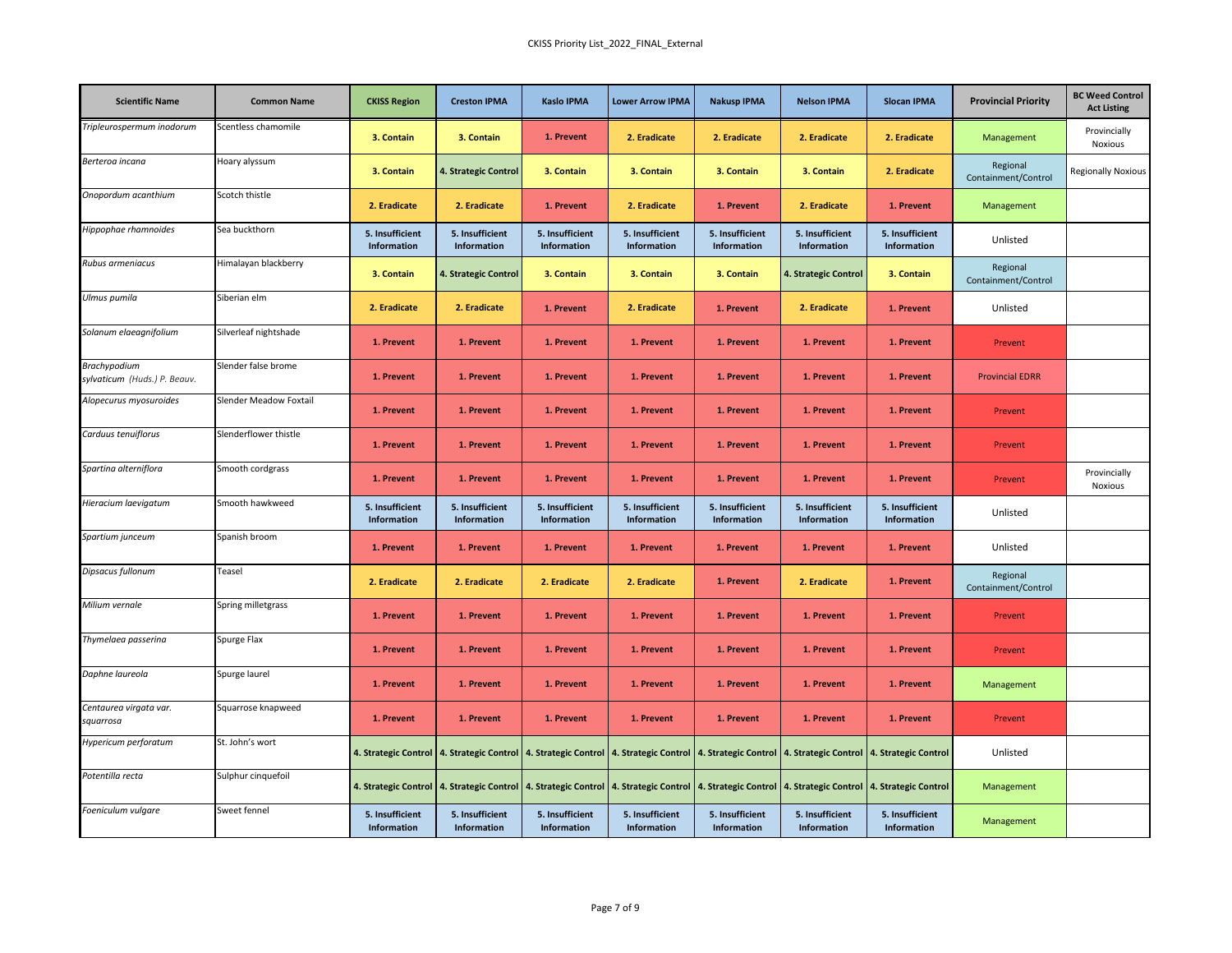| <b>Scientific Name</b>     | <b>Common Name</b>    | <b>CKISS Region</b>            | <b>Creston IPMA</b>                       | <b>Kaslo IPMA</b>              | <b>Lower Arrow IPMA</b>                                                                                                                                                               | <b>Nakusp IPMA</b>             | <b>Nelson IPMA</b>             | <b>Slocan IPMA</b>             | <b>Provincial Priority</b>      | <b>BC Weed Control</b><br><b>Act Listing</b> |
|----------------------------|-----------------------|--------------------------------|-------------------------------------------|--------------------------------|---------------------------------------------------------------------------------------------------------------------------------------------------------------------------------------|--------------------------------|--------------------------------|--------------------------------|---------------------------------|----------------------------------------------|
| Zygophyllum fabago         | Syrian bean-caper     | 1. Prevent                     | 1. Prevent                                | 1. Prevent                     | 1. Prevent                                                                                                                                                                            | 1. Prevent                     | 1. Prevent                     | 1. Prevent                     | Prevent                         |                                              |
| Senecio jacobaea           | Tansy ragwort         | 2. Eradicate                   | 2. Eradicate                              | 2. Eradicate                   | 1. Prevent                                                                                                                                                                            | 1. Prevent                     | 1. Prevent                     | 2. Eradicate                   | Unlisted                        |                                              |
| Tribulus terrestris        | Puncturevine          | 1. Prevent                     | 1. Prevent                                | 1. Prevent                     | 1. Prevent                                                                                                                                                                            | 1. Prevent                     | 1. Prevent                     | 1. Prevent                     | Regional<br>Containment/Control |                                              |
| Helianthus ciliaris        | <b>Texas Blueweed</b> | 1. Prevent                     | 1. Prevent                                | 1. Prevent                     | 1. Prevent                                                                                                                                                                            | 1. Prevent                     | 1. Prevent                     | 1. Prevent                     | Prevent                         |                                              |
| Ailanthus altissima        | Tree of heaven        | 1. Prevent                     | 1. Prevent                                | 1. Prevent                     | 1. Prevent                                                                                                                                                                            | 1. Prevent                     | 1. Prevent                     | 1. Prevent                     | Unlisted                        |                                              |
| Myriophyllum heterophyllum | Variable-leaf milfoil | 1. Prevent                     | ** N/A - aquatic<br>plant                 | **N/A - aquatic<br>plant       | **N/A - aquatic<br>plant                                                                                                                                                              | **N/A - aquatic<br>plant       | **N/A - aquatic<br>plant       | ** N/A - aquatic<br>plant      | Unlisted                        |                                              |
| Abutilon theophrasti       | Velvet leaf           | 2. Eradicate                   | 1. Prevent                                | 1. Prevent                     | 1. Prevent                                                                                                                                                                            | 1. Prevent                     | 2. Eradicate                   | 1. Prevent                     | Unlisted                        | Provincially<br><b>Noxious</b>               |
| Mycelis muralis            | Wall lettuce          | 5. Insufficient<br>Information | 5. Insufficient<br>Information            | 5. Insufficient<br>Information | 5. Insufficient<br>Information                                                                                                                                                        | 5. Insufficient<br>Information | 5. Insufficient<br>Information | 5. Insufficient<br>Information | Unlisted                        |                                              |
| Lythrum virgatum           | Wand loosestrife      | 1. Prevent                     | 1. Prevent                                | 1. Prevent                     | 1. Prevent                                                                                                                                                                            | 1. Prevent                     | 1. Prevent                     | 1. Prevent                     | Unlisted                        |                                              |
| Trapa natans               | Water chestnut        | 1. Prevent                     | ** N/A - aquatic<br>plant                 | **N/A - aquatic<br>plant       | **N/A - aquatic<br>plant                                                                                                                                                              | **N/A - aquatic<br>plant       | **N/A - aquatic<br>plant       | ** N/A - aquatic<br>plant      | Unlisted                        |                                              |
| Eichhornia crassipes       | Water hyacinth        | 1. Prevent                     | ** N/A - aquatic<br>plant                 | **N/A - aquatic<br>plant       | **N/A - aquatic<br>plant                                                                                                                                                              | **N/A - aquatic<br>plant       | **N/A - aquatic<br>plant       | ** N/A - aquatic<br>plant      | <b>Provincial EDRR</b>          |                                              |
| Pistia stratiotes L.       | Water lettuce         | 1. Prevent                     | ** N/A - aquatic<br>plant                 | **N/A - aquatic<br>plant       | **N/A - aquatic<br>plant                                                                                                                                                              | **N/A - aquatic<br>plant       | **N/A - aquatic<br>plant       | ** N/A - aquatic<br>plant      | Unlisted                        |                                              |
| Ludwigia hexapetala        | Water primrose        | 1. Prevent                     | ** N/A - aquatic<br>plant                 | **N/A - aquatic<br>plant       | **N/A - aquatic<br>plant                                                                                                                                                              | **N/A - aquatic<br>plant       | **N/A - aquatic<br>plant       | ** N/A - aquatic<br>plant      | Unlisted                        |                                              |
| Stratiotes aloides         | Water soldier         | 1. Prevent                     | ** N/A - aquatic<br>plant                 | **N/A - aquatic<br>plant       | **N/A - aquatic<br>plant                                                                                                                                                              | **N/A - aquatic<br>plant       | **N/A - aquatic<br>plant       | ** N/A - aquatic<br>plant      | Prevent                         |                                              |
| Tragopogon dubius          | Western Goat's-beard  | 5. Insufficient<br>Information | 5. Insufficient<br>Information            | 5. Insufficient<br>Information | 5. Insufficient<br>Information                                                                                                                                                        | 5. Insufficient<br>Information | 5. Insufficient<br>Information | 5. Insufficient<br>Information | Unlisted                        |                                              |
| Euphorbia esula            | Leafy spurge          | 2. Eradicate                   | 2. Eradicate                              | 1. Prevent                     | 2. Eradicate                                                                                                                                                                          | 1. Prevent                     | 1. Prevent                     | 1. Prevent                     | Regional<br>Containment/Control | Provincially<br>Noxious                      |
| Cardaria draba             | Hoary cress           | 3. Contain                     | 2. Eradicate                              | 1. Prevent                     | 3. Contain                                                                                                                                                                            | 1. Prevent                     | 2. Eradicate                   | 2. Eradicate                   | Regional<br>Containment/Control |                                              |
| Mirabilis nyctaginea       | Wild Four O'Clock     | 1. Prevent                     | 1. Prevent                                | 1. Prevent                     | 1. Prevent                                                                                                                                                                            | 1. Prevent                     | 1. Prevent                     | 1. Prevent                     | Unlisted                        |                                              |
| Hieracium aurantiacum      | Orange hawkweed       |                                |                                           |                                | 4. Strategic Control   4. Strategic Control   4. Strategic Control   4. Strategic Control   4. Strategic Control   4. Strategic Control   4. Strategic Control   4. Strategic Control |                                |                                |                                | Regional<br>Containment/Control | <b>Regionally Noxious</b>                    |
| Teucrium scorodonia        | Wood Sage             | 1. Prevent                     | 1. Prevent                                | 1. Prevent                     | 1. Prevent                                                                                                                                                                            | 1. Prevent                     | 1. Prevent                     | 1. Prevent                     | Unlisted                        |                                              |
| Artemisia absinthium       | Wormwood (Absinth)    |                                | 4. Strategic Control 4. Strategic Control | 5. Insufficient<br>Information | 5. Insufficient<br>Information                                                                                                                                                        | 5. Insufficient<br>Information | 5. Insufficient<br>Information | 5. Insufficient<br>Information | Unlisted                        |                                              |